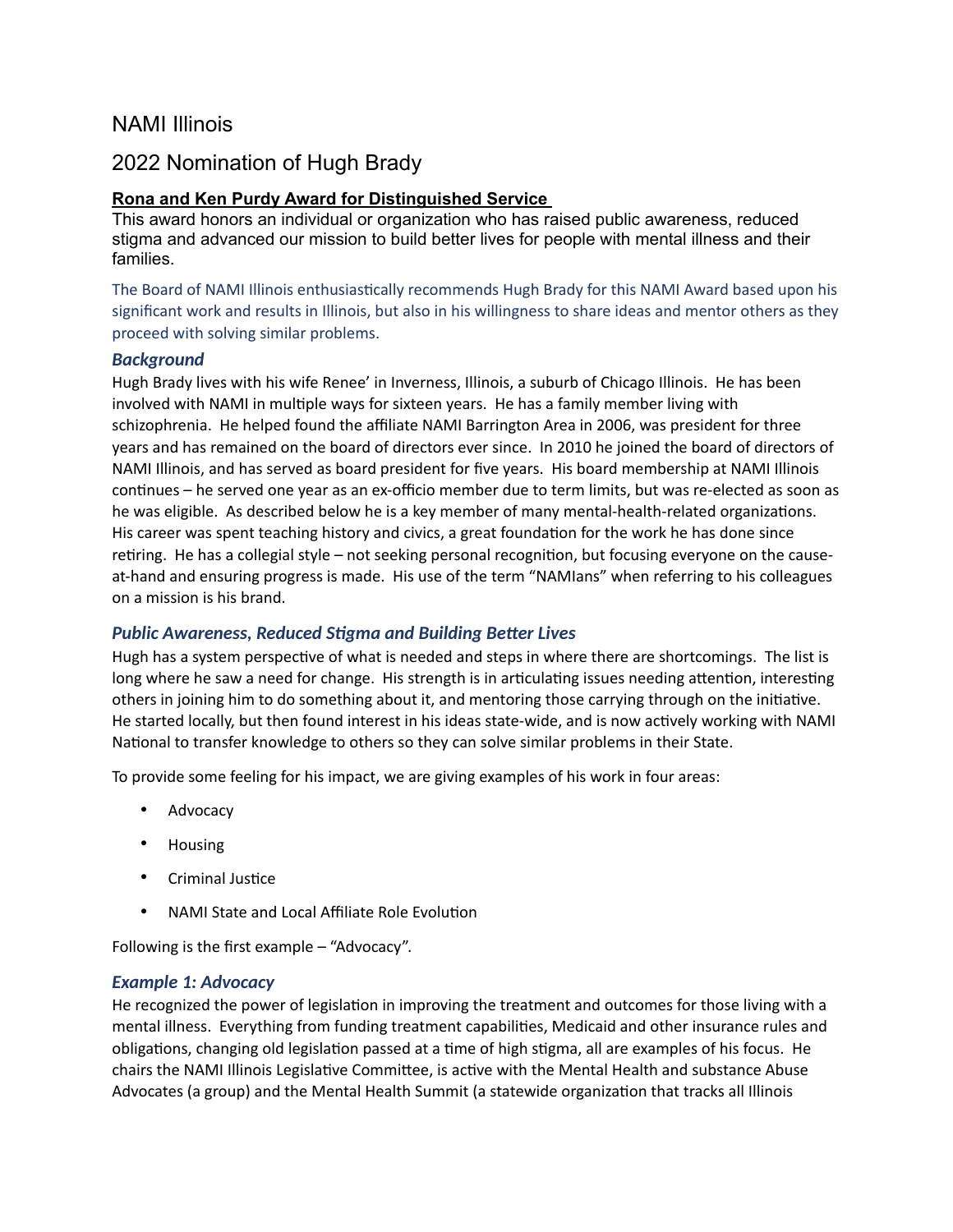## **Nomination of Hugh Brady 2022 Rona and Ken Purdy Award for Distinguished Service**

House and Senate mental health bills and provides prioritization and education to legislators regarding these bills). Through this activity he is well known and respected throughout the legislative process, including with the Governor's staff. This allows NAMI to have access and participation in the process, allowing us to make sure legislators or the Governor's staff are aware of the need for action. He has organized a process where when key legislative committee meetings are scheduled, NAMI affiliates in the state in coordinated fashion all each "slip" NAMI's interest in a bill under consideration and whether we are proponents or not – this has been enormously important since the legislators know NAMI looks out for the families and the persons living with a mental illness. NAMI, Hugh in particular, has been asked by the legislators to help mediate when various other parties disagree, and the disagreement is holding up progress. The list of bills passed during Hugh's involvement is truly remarkable: here are five:

- 1. Establishment of a Mental Health Executive reporting to the Governor, overseeing all of the various State departments and activities, and empowered to close gaps, resolve conflicts and set priorities.
- 2. A model law requiring insurance companies and providers to follow medical established treatment guidelines.
- 3. Improvements in parity legislation to the point where Illinois' parity laws are among the strongest in the nation.
- 4. Improvements in mental health services at Illinois' public colleges and universities.
- 5. A statewide pilot program to provide supportive housing coupled with wraparound services for the heaviest users of mental health and substance abuse services.

# *Example 2: Housing*

The need for persons living with a mental illness to live independently with the right support systems is critical for both the family and the person living with a mental illness. Twelve years ago Hugh and a few others who saw the need created the North/Northwest Suburban Task Force on Supportive housing for individuals living with a mental illness. Stigma was holding up development of this housing. They created a 501c3 non-profit made up of representatives from several area NAMI local affiliates (the NAMIians) and work with local developers to create permanent supportive housing apartment buildings for people living with mental illnesses and other disabilities. So far they have been the catalyst behind the creation of four completed Permanent Supportive Housing apartment buildings, containing 147 apartments, and are working on two more. The process involves significant community awareness, education on items causing stigma, and in one situation required prevailing in a lawsuit against a city government to be able to proceed. The model of this Housing Task Force has been shared with others tackling the same issue. Hugh has presented the Housing Task Force approach at several NAMI Conventions.

Hugh is on the Board of the Alliance to End Homelessness in Suburban Cook County, the HUD mandated continuum of care for suburban Cook County for the past 8 years, and serves on the Governance and Advocacy Committees.

# *Example 3: Criminal Justice*

Hugh is on the Board of the Illinois Association of Problem-Solving Courts, an umbrella group of people from specialty courts – mental health courts, drug courts, etc. He is the unofficial NAMI representative. The other people on the Board are connected with the specialty courts, probation officers, judges, court clerks & administrators, public defenders, prosecutors, police officers, etc. The group has an annual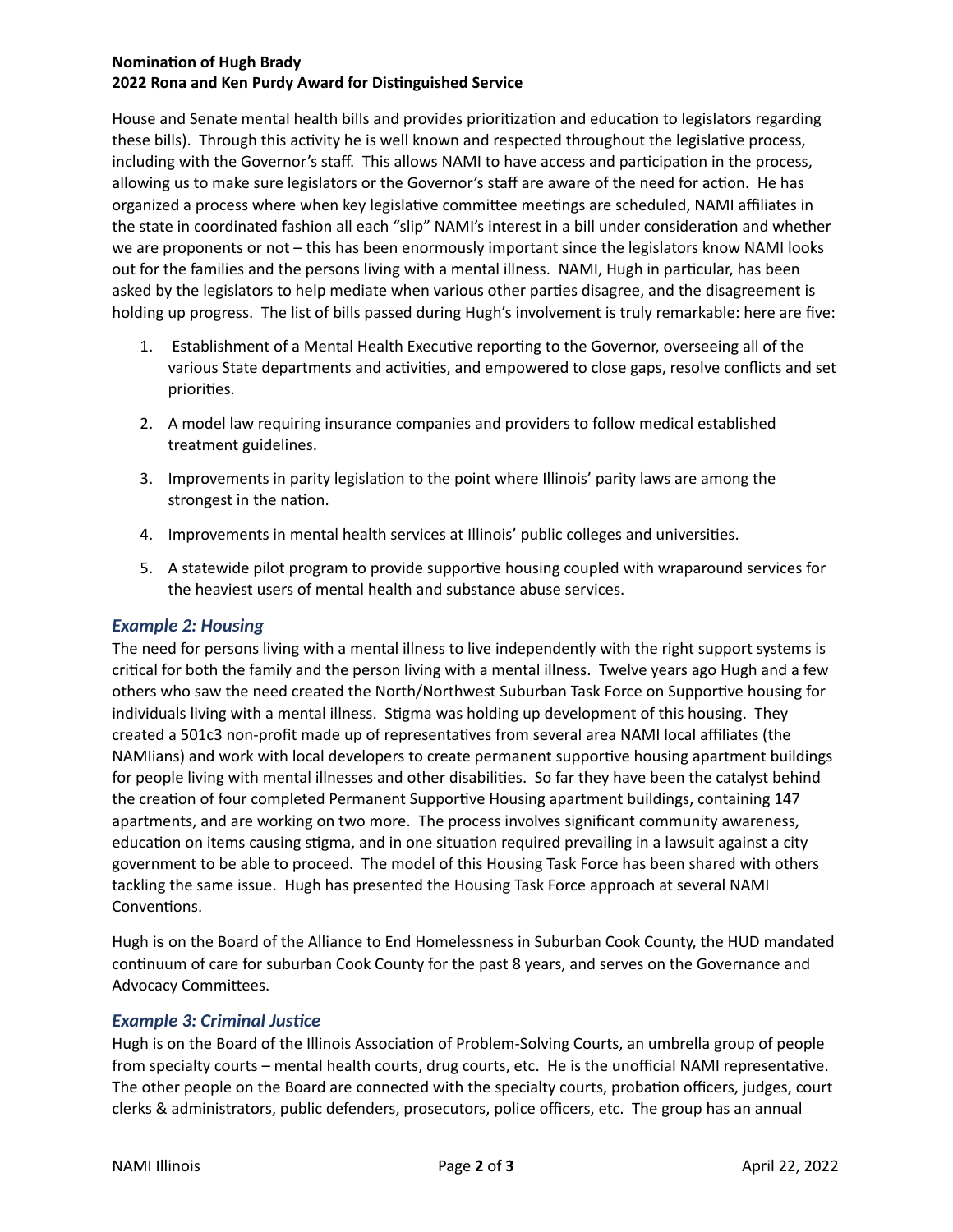#### **Nomination of Hugh Brady 2022 Rona and Ken Purdy Award for Distinguished Service**

state-wide conference, and Hugh has done breakout sessions on mental-health-related matters several times. Hugh heads up legislative activities for this group.

# *Example 4: NAMI State and Local Affiliate Role Evolution*

He saw the power potential of NAMI to create broad awareness from the perspective of families and persons living with a mental illness. When he first became involved with NAMI, the focus of the local affiliate was primarily that of offering Family to Family and Support Groups. Over time he realized that much more was possible if NAMI got more involved in the power structure that decided on what resources and services would be available to those living with a mental illness. As we move forward with national programs such as \*988, it is clear that attention to work force capacity is needed, that there is a need for tracking those in the system to make sure they don't get off the track and fall into an abyss. You will find Hugh at the center of these issues. Local affiliates are being educated and involved to participate in this broader NAMI mission, and you often find Hugh behind the scenes and directly pushing this agenda forward. Hugh is also part of the Interfaith Mental Health Coalition, where he represents what NAMI can offer and helps bring mental health knowledge into the group. At the same time he runs the NAMI Illinois Annual Appeal, writes three columns a month for the Barrington affiliate newsletter (circ. 1,600), and is a frequent speaker at Family-to-Family class 11 around the area.

## *Nomination*

NAMI Illinois' Board of Directors enthusiastically recommends Hugh Brady for the honor of the receiving the **2022 Rona and Ken Purdy Award for Distinguished Service.**